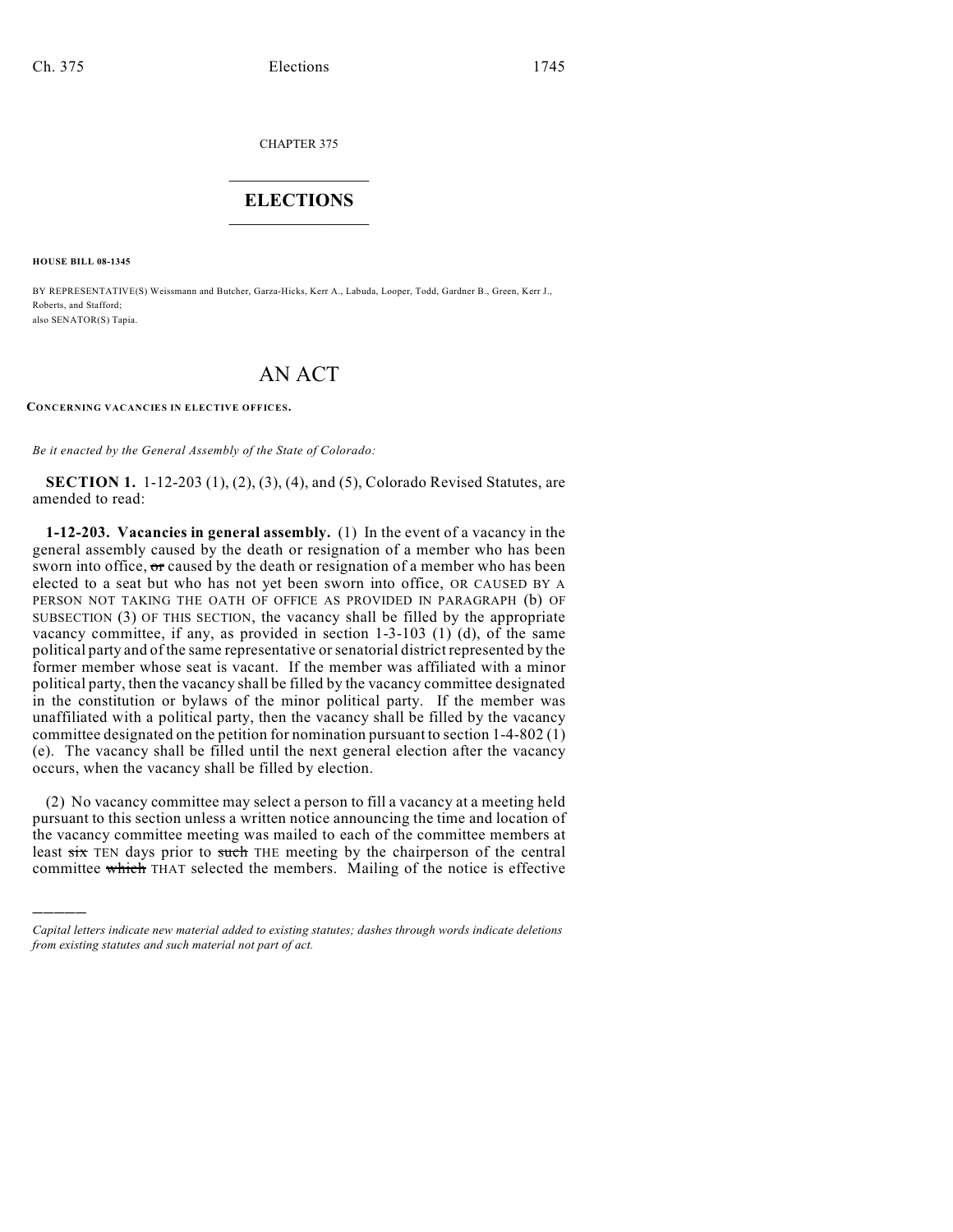when the notice is properly addressed and deposited in the United States mail, with first-class postage prepaid.

(3) (a) The vacancy committee, by a majority vote of its members present and voting at a meeting called for that purpose AND OPEN TO THE PUBLIC, shall select a person who possesses the constitutional qualifications for a member of the general assembly and who is affiliated with the same political party or minor political party, if any, shown on the registration books of the county clerk and recorder as the former member whose seat is vacant. No meeting shall be held until a quorum is present consisting of not less than one-half of the voting membership of the vacancy committee. No member of the vacancy committee may vote by proxy. The committee shall certify the selection to the secretary of state within ten THIRTY days from the date the vacancy occurs; except that, in the case of a vacancy filled pursuant to section 1-4-1002 (2.5), the committee shall certify the selection within ten THIRTY days after the date of the general election affected by the vacancy. If the vacancy committee fails to certify a selection within ten THIRTY days in accordance with the provisions of this subsection (3), the governor, within five days, shall fill the vacancy by appointing a person having the qualifications set forth in this subsection (3). The name of the person selected or appointed shall be certified to the secretary of state.

(b) No sooner than two days after receiving such THE certification from the vacancy committee, the secretary of state shall certify the name OF THE PERSON SELECTED OR APPOINTED to the appropriate house of the general assembly. THE OATH OF OFFICE SHALL BE ADMINISTERED TO THE PERSON WITHIN THIRTY DAYS OF THE RECEIPT OF SUCH CERTIFICATION BY THE APPROPRIATE HOUSE OR ON THE CONVENING DATE OF THE GENERAL ASSEMBLY, WHICHEVER OCCURS FIRST; EXCEPT THAT THE PRESIDENT OF THE SENATE OR THE SPEAKER OF THE HOUSE OF REPRESENTATIVES, AS APPROPRIATE, SHALL EXTEND THE TIME TO TAKE THE OATH UPON A FINDING THAT EXTENUATING CIRCUMSTANCES PREVENTED THE PERSON FROM TAKING THE OATH WITHIN THE INITIAL THIRTY-DAY PERIOD. IN THE EVENT THE PERSON DOES NOT TAKE THE OATH OF OFFICE IN ACCORDANCE WITH THIS PARAGRAPH (b), THE OFFICE SHALL BE DEEMED VACANT AND SHALL BE FILLED BY THE APPROPRIATE VACANCY COMMITTEE PURSUANT TO THE PROVISIONS OF THIS SECTION. The person, after having qualified and taken the oath of office, shall immediately assume the duties of office and shall serve until the next convening of the general assembly following the election certification and qualification of a successor. NOTHING IN THIS SUBSECTION (3) SHALL BE CONSTRUED TO REDUCE THE NUMBER OF CONSECUTIVE TERMS THAT A PERSON APPOINTED TO FILL A VACANCY IN THE GENERAL ASSEMBLY MAY SERVE IN ACCORDANCE WITH SECTION 3 OF ARTICLE V OF THE STATE CONSTITUTION.

(4) If the FOR PURPOSES OF THIS SECTION, A vacancy is caused by the resignation of a member of the general assembly and OCCURS ON THE EFFECTIVE DATE OF THE MEMBER'S LETTER OF RESIGNATION TO THE CHIEF CLERK OF THE HOUSE OF REPRESENTATIVES OR THE SECRETARY OF THE SENATE. IF the letter of resignation gives an effective date of resignation that is later than the date the letter of resignation is submitted, the vacancy committee may meet no more than twenty days prior to the effective date of the resignation for the purposes of nominating a person to fill the vacancy. The certification of the nominee of the vacancy committee to the secretary of state may not be made prior to the effective date of the resignation;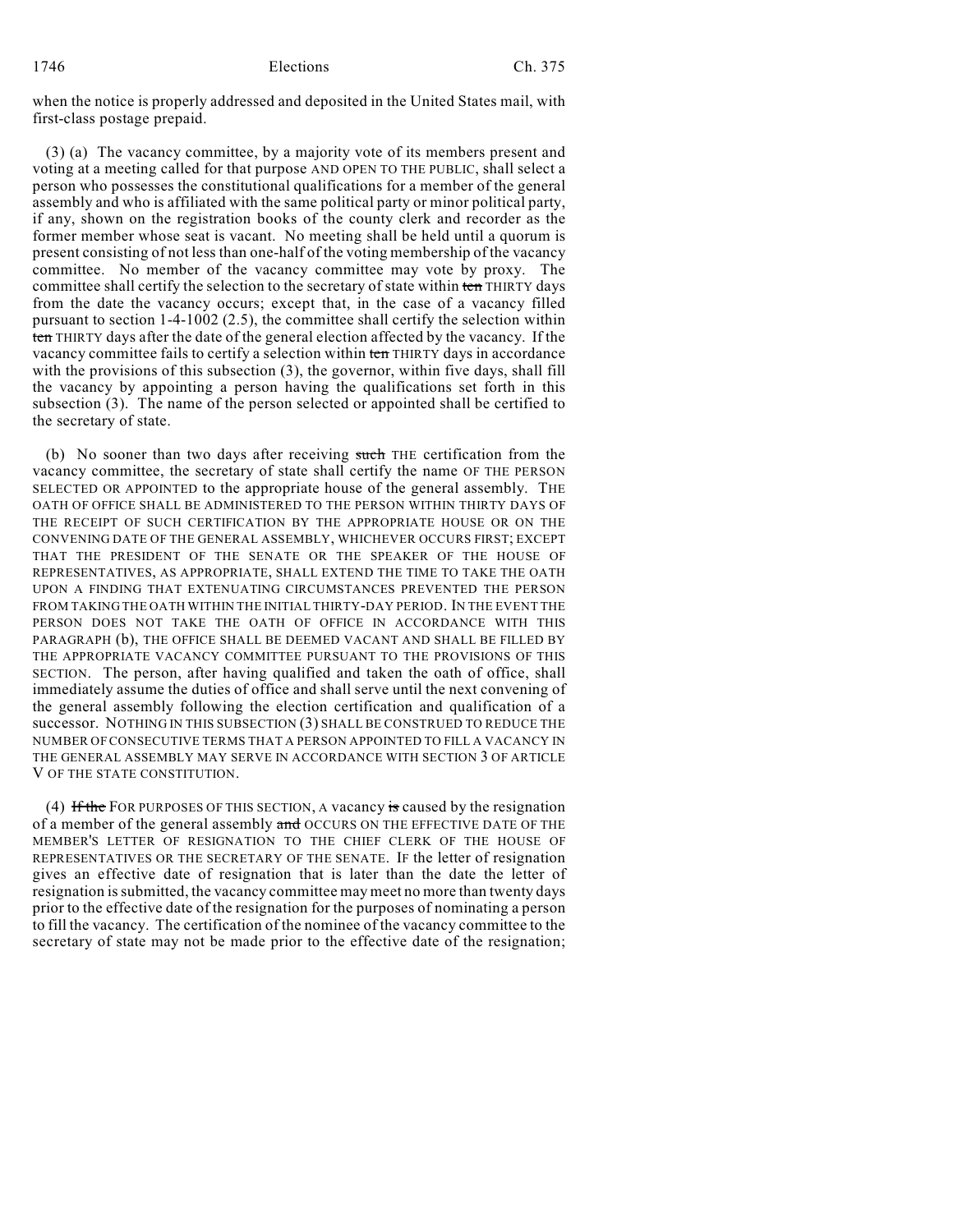further, should the member of the general assembly withdraw the letter of resignation prior to the effective date, the person nominated by the vacancy committee may not be certified to the secretary of state.

(5) If the vacancy is caused by the death of a member-elect of the general assembly who has been elected to office but who has not yet been sworn in, the vacancy committee shall meet no more than ten THIRTY days after the death of the general assembly member-elect to fill the vacancy. The certification of the nomination of the vacancy committee to the secretary of state may be made prior to the convening of the general assembly but shall not take effect until the effective date of the vacancy, which is the first day the general assembly convenes.

**SECTION 2.** 1-12-206 (1), Colorado Revised Statutes, is amended, and the said 1-12-206 is further amended BY THE ADDITION OF A NEW SUBSECTION, to read:

**1-12-206. Vacancies in the office of county commissioner.** (1) In case of a vacancy occurring in the office of county commissioner, a vacancy committee constituted as provided in this section shall, by a majority vote of the quorum ITS MEMBERS present AT A MEETING CALLED FOR THE PURPOSE, fill the vacancy by appointment within ten days after the occurrence of the vacancy. THE MEETING SHALL NOT BE HELD UNLESS A QUORUM IS PRESENT CONSISTING OF NOT LESS THAN ONE-HALF OF THE VOTING MEMBERS OF THE VACANCY COMMITTEE. A MEMBER OF THE VACANCY COMMITTEE MAY NOT VOTE BY PROXY. If the vacancy committee fails to fill the vacancy within ten days, the governor shall fill it THE VACANCY by appointment within fifteen days AFTER THE OCCURRENCE OF THE VACANCY.

(6) A VACANCY COMMITTEE MAY NOT SELECT A PERSON TO FILL A VACANCY AT A MEETING HELD PURSUANT TO THIS SECTION UNLESS A WRITTEN NOTICE ANNOUNCING THE TIME AND LOCATION OF THE VACANCY COMMITTEE MEETING IS MAILED TO EACH MEMBER OF THE VACANCY COMMITTEE AT LEAST SIX DAYS BEFORE THE MEETING BY THE CHAIRPERSON OF THE CENTRAL COMMITTEE. MAILING OF THE NOTICE IS EFFECTIVE WHEN THE NOTICE IS PROPERLY ADDRESSED AND DEPOSITED IN THE UNITED STATES MAIL WITH FIRST-CLASS POSTAGE PREPAID.

**SECTION 3.** 22-2-105.5 (4) (d), (6) (b), and (8), Colorado Revised Statutes, are amended to read:

**22-2-105.5. State board of education - vacancies - definitions - procedure for filling.** (4) (d) The vacancy committee shall certify the selection to the secretary of state within ten THIRTY days after the date the vacancy occurs. If the vacancy committee fails to certify a selection within ten THIRTY days in accordance with the provisions of this paragraph (d), the governor, within fifteen THIRTY-FIVE days after the vacancy occurs, shall fill the vacancy by appointing a person having the qualifications set forth in paragraph (a) of this subsection (4). The name of the person appointed by the governor shall be certified to the secretary of state. The person selected or appointed pursuant to this subsection (4), after having qualified and taken the oath of office, shall immediately assume the duties of office.

(6) (b) Within ten THIRTY days after being notified by the secretary of the state board of the occurrence of a vacancy, the vacancy or executive committee identified